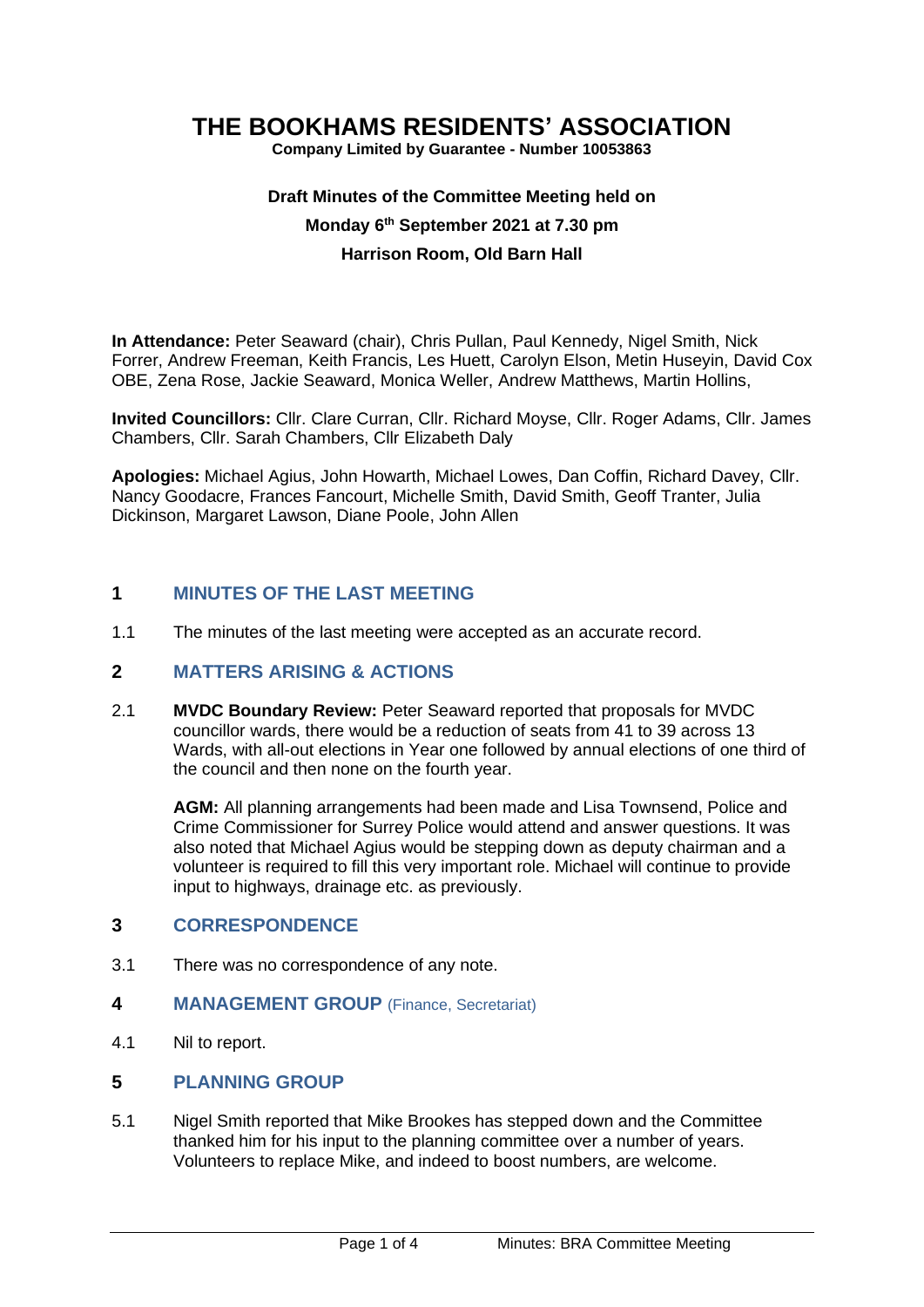- 5.2 Nigel also reported back on the activities of the Planning Committee during the last month. The Committee had written letters of objection regarding:
	- MO/2021/1484: 39 The Park, Bookham, Surrey KT23 3LN Variation of a condition of approved planning permission MO/2020/0643#
	- MO/2021/1311: The Granary, Church Road, Bookham, Surrey KT23 3JP Reduce one Ash Tree (marked T3 on submitted plan) by 50% and remove one large limb overhanging parking area.
- 5.3 **Howard of Effingham Site**: It was noted that the BRA has made representations on both of the Berkeley Homes planning applications in respect to the Howard of Effingham development.

**Local Plan**: The Local Plan is scheduled to be released tomorrow (7<sup>th</sup> September) as part of the Cabinet's agenda. Peter Seaward will be meeting with MVDC officers to discuss population statistics and densities, etc. as per the work Chris Holmes undertook. Peter will report back at the next meeting. Any further comments made will be addressed to the Inspector, via MVDC. The Local Plan will also be discussed at the forthcoming AGM.

- **6 ENVIRONMENT GROUP (Roads, Paths, Drainage, Flooding, Trees, Horticulture, Air pollution, Litter Pick)**
- 6.1 **Litter Pick/Great British Spring Clean:** It was reported that Margaret Lawson now has 40 Wombles, each adopting a road/street, to litter pick as and when the need arises.
- 6.2 **Square-about**: Drainage works are planned to commence on the 27<sup>th</sup> September and there will be road closures for 3 nights plus traffic lights for 10 weeks. us diversions will also be implemented throughout the works.
- 6.3 **Trees:** Frances Fancourt was unable to attend but provided an update in advance, reporting that the Tree Warden stand on Village Day was very busy and a lot of younger residents requested trees. These will be cross-checked to ensure they are members of the BERA.
- 6.4 18 trees are available with another 6 or 7 offers for further trees from various people. There were 31 requests for trees on the day, so we are unable to give trees to about 7 people who asked for one. However, when we check the addresses and locations prior to distribution/planting we may find a few of their front gardens are unsuitable, so we may have one or two to redistribute. We may also have a few smaller trees which we can offer to them.
- 6.5 There were 3 requests for SCC verge planting which Frances will add to her requests list. All in all Frances felt it was successful and the stall looked good with the addition of the trees.
- 6.6 **Norbury Park:** Andrew Matthews reported on some anti-social cycling issues in Norbury Park, e.g. cycle tracks being built, signs deterring such activities being torn down, etc. There has also been two serious incidents, one in February and another in March resulting in an unfortunate death and back injuries respectively. These issues are being addressed at the Norbury Park and Area of Outstanding Beauty committees.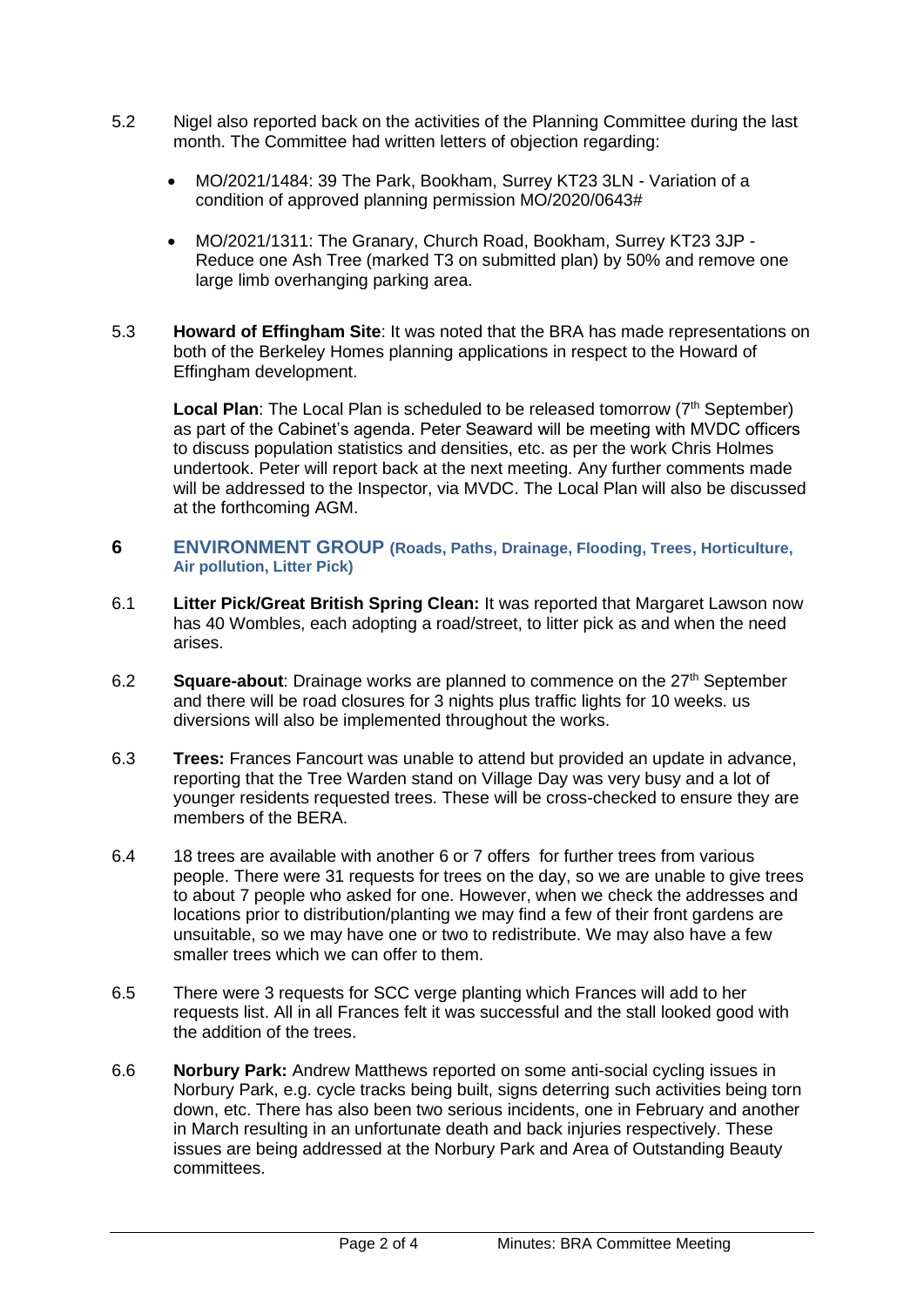#### **7 COMMUNITY GROUP (Education, Police, Transport, Emergency Services, Health, Churches Together)**

- 7.1 **Police:** It was noted that CCTV monitoring centre in Reigate is to be closed and it is understood that the Police and Crime Commissioner for Surrey Police, Lisa Townsend, is not keen on CCTV although the north MV Residents Associations are. Indeed, the BRA is considering purchasing a third camera for Church Street at a cost of circa £5k to be funded through CIL. Lisa is attending the AGM and will be asked for comment.
- 7.2 **Churches Together:** Martin Hollins said that the churched had jointly appointed a chaplain to work with older people. He also reported that congregations are now beginning to return to 'normal'.
- 7.3 **Young People:** Peter Seaward spoke about the work that Chris Holmes had compiled that showed how many young people (0 to 19 year olds) within the village were considered living in poverty (after housing costs), i.e. 318 broken down as Bookham North =  $154$  and Bookham south =  $164$ .
- 7.4 A lengthy discussion then followed concluding that many of the sports clubs did their best to ensure inclusivity but more support and activities are needed.
- 7.5 **Youth Centre:** The new youth centre should provide some of those new outlets although the planning process is taking a long time, including a delay in agreeing a lease agreement between MVDC and SCC. Richard Moyse said he would take this up with officers. Once agreement has been reached then a detailed planning application could be expected.

## **8 COMMUNICATIONS AND MEMBERSHIP**

- 8.1 **Subscriptions**: Carolyn Elson said that 11 new members had signed up on Village Day and, in total, over £8,000 had been received for subscriptions and donations.
- 8.2 **Communications**: Les Huett said that following an appeal for help there had been some limited interest which he would follow up.
- 8.3 Regarding the Autumn Newsletter, this will be 12 pages as opposed to the shortened 8-page version last time. Les will also email members, where we have email addresses, regarding the AGM.

## **9 BUSINESS GROUP (External Relations)**

9.1 Nil to report.

## **10 PROJECT UPDATES**

- 10.1 **Hanging Baskets:** Andrew Matthews requested permission to purchase a watering machine at a cost of £300. This would be kept by one of the shops but could be used by any of the volunteers to water the baskets. The Committee approved the request.
- 10.2 **War Memorials:** Peter Seaward is actively seeking funding to refurbish the was graves in St. Nicolas and All Saint's churches.
- 10.3 **Benches:** Peter also reported that David Belsham would be restoring the 31 known